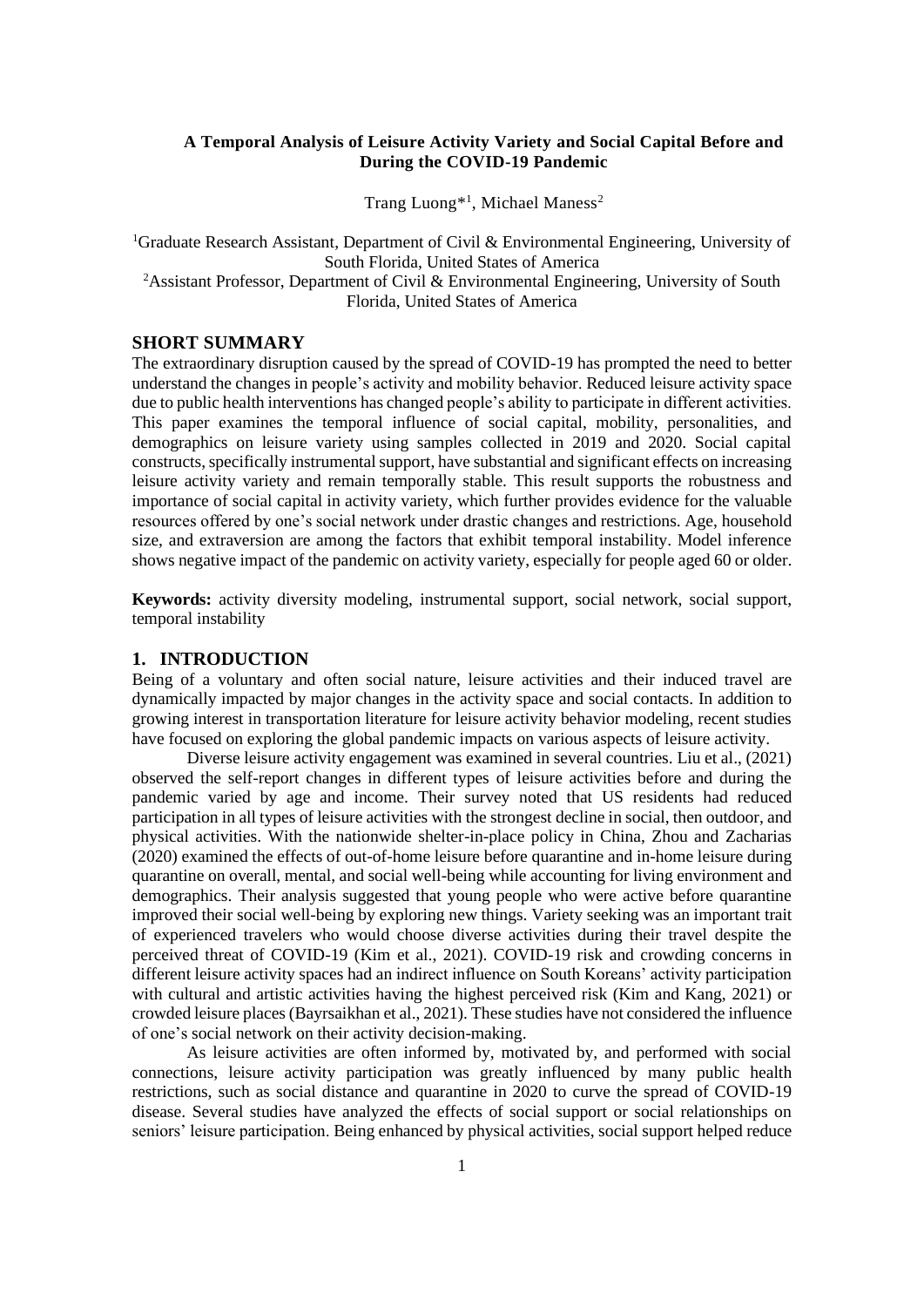aging anxiety among 55-65 year-old Koreans (Oh et al., 2020). Sasaki et al. found that participation in a community exercise program before the pandemic helped adults aged 65 or more maintain their physical activity during the pandemic (2021). From a qualitative analysis of 126 interviews, Sweeney and Zorotovich (2021) realized that retirees who had major disruption on their recreation and leisure activities due to COVID-19 experienced negative impacts on their friendships, while those who had no or minimal changes in activities preserved the quality of their friendships. These studies have focused on physical activity instead of a broad spectrum of different leisure types, and only for seniors instead of the general population.

The authors' research work has developed and tested Maness's (2017) social capital theory of leisure activity behavior using two social capital constructs: instrumental support and expressive support. Mannering et al. (2019) documented the significant impacts of instrumental support on increasing leisure variety. In addition to finding support for social capital measures as significant predictors for increased leisure activity variety, this paper has distinct contributions to the literature on leisure activity participation influenced by the global pandemic by examining the influence of social capital, mobility, personalities, and demographics using a comprehensive list of leisure activities of 3,775 participants collected in November and December of 2019 and 2020.

This study examines a sample's access to social capital and its association with the temporal aspects of activity variety outcome between 2019 and 2020. This research proposes four research questions to test this social capital theory of leisure activity behavior:

- 1. Is leisure variety behavior (i.e., participating in a variety of leisure activities) temporally stable before and during the pandemic?
- 2. How much is leisure variety impacted before and during the pandemic?
- 3. How temporally stable are social capital constructs before and during the pandemic?
- 4. How temporally stable are sociodemographic, mobility, personality factors in predicting leisure variety before and during the pandemic?

This study aims to answer those questions using insights gathered from a self-administered web-based survey to test differences in social capital and its relevance in a leisure activity context.

#### **2. METHODOLOGY**

# *Data collection*

A cross-sectional survey was designed to better understand social factors influencing leisure activity participation. This same survey design was distributed to nonprobability-based samples with different compositions across three web-based survey panels: Amazon Mechanical Turk (MTurk), Prolific, and Qualtrics for 2019 and 2020. Descriptive statistics of the survey respondents are provided in Table 1. While there might be some repeated respondents in each panel, there was no tracking of returning respondents for the 2019 and 2020 samples. The questionnaire consisted of questions on leisure activity participation, social capital, mobility, accessibility, and individual and household characteristics. Respondents reported their leisure activity variety by choosing from a list of 86 unique activity types – mostly adopted from Tinsley and Eldredge (1995). Social capital was measured through three instruments: (1) position generator, (2) resource generator, and (3) generalized name generator. A list of 22 occupations used in the 2009 Pew Internet Personal Networks and Community Survey (Hampton et al, 2009) was used as the position generator in both years' surveys. A list of 14 accessible resources proposed by Joye and colleagues (2019) was used as the resource generator in the surveys. The generalized name generator—measuring the number of strong ties an individual has—was a generalized version of Burt's name generator in the General Social Survey (Burt 1984).

#### *Social capital measures*

As Lin (2001) posits that social capital can be classified in terms of instrumental and expressive resources, this study utilized two refined metrics to quantify the influence of instrumental and expressive support on leisure activity variety (Mannering et al., 2019). The raw data of social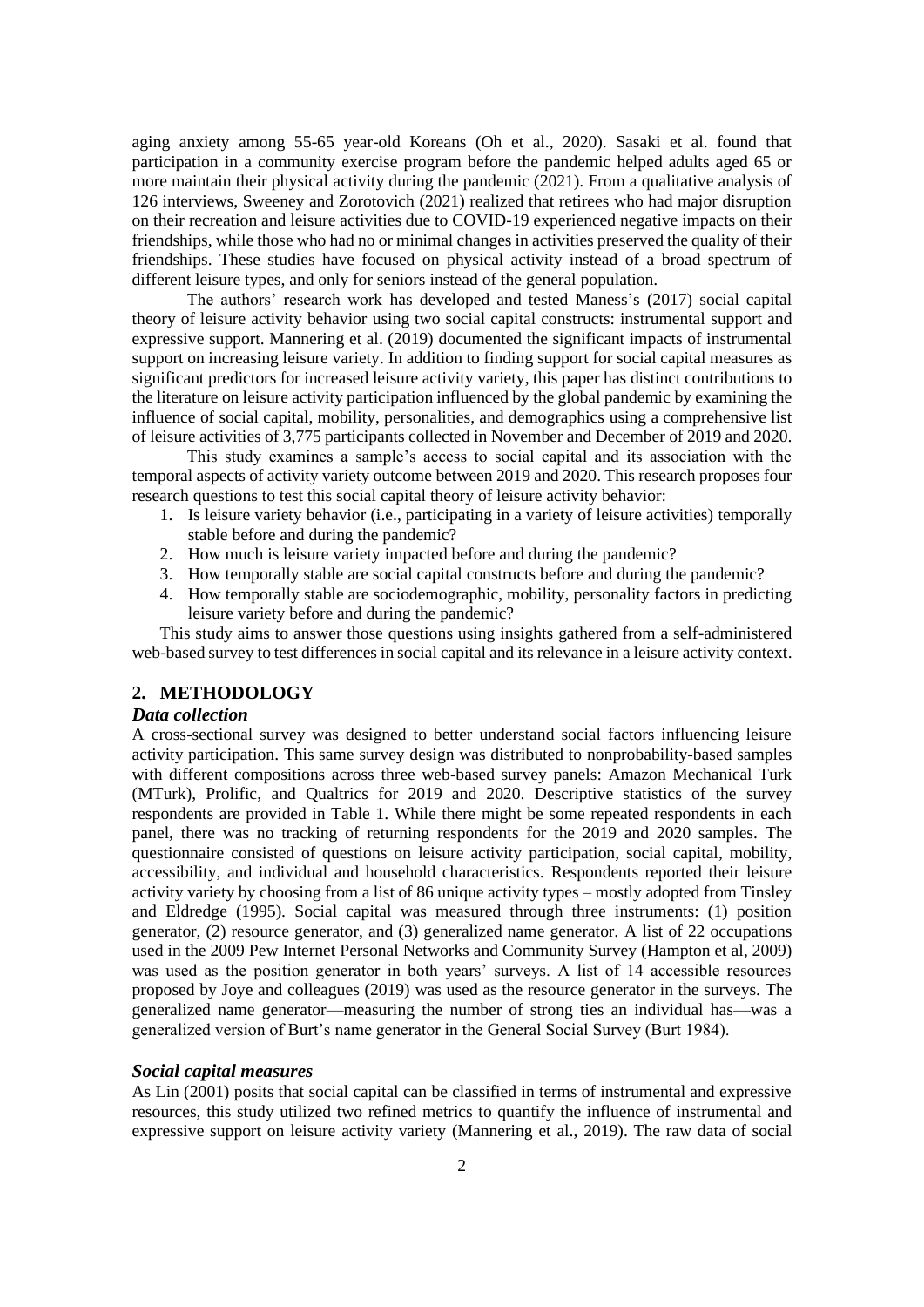capital questions for both years were combined before applying further factor analysis to derive the instrumental and expressive support constructs.

Using principal component analysis, the instrumental support—resources that can help a person attain wealth, power, and status—was computed as follows: Instrumental support = 0.392 \* network occupational volume +  $0.495$  \* network occupational highest reach +  $0.681$  \* network occupational range + 0.372 \* instrumental resource volume.

Expressive support—resources that can help strengthen a person's mental wellbeing, physical health, and life satisfaction—was defined using the following resources:

Practical support:

a. Help you for a household or a garden job that you can't do yourself

b. Help you around the house if you were sick and had to stay in bed for a few days

c. Look after you if you were seriously ill

Emotional support:

d. Be there if you felt a bit down or depressed and wanted to talk about it

e. Give you advice on family problems

f. Make you feel appreciated for who you really are

g. Be there if you just wanted to talk about your day

Results from the confirmatory factor analysis of expressive support are as follows:

Practical =  $1.00a + 1.14b + 1.21c$ 

Emotional =  $1.00d + 1.12e + 1.20f + 0.99g$ 

Composite =  $1.00 * \text{Practical} + 1.24 * \text{Emotional} + 0.99 * \text{Strong tie}$ 

# *Model formulation*

Activity variety is defined as the number of different leisure activities that survey respondents had participated in over the last three months. The model is specified through the following mathematical expectation with the temporal distinction using the year 2020 indicator:

 $E(y_n | x_n, s_n, p_n, r_n) = exp[(\alpha + \alpha^*T) + (\beta + \beta^*T)x_n + (\gamma + \gamma^*T)I_n + (\delta + \delta^*T)E_n]$  (1) where

 $y_n$  = activity variety for individual *n*,

 $x_n$  = personal and household characteristics for individual *n*,

 $I_n$  = instrumental support measure for individual *n*,

 $E_n$  = expressive support measure for individual *n*, and

 $T =$  indicator for the year 2020

 $\alpha$ ,  $\beta$ ,  $\gamma$ ,  $\delta$  = model parameters

 $\alpha^*, \beta^*, \gamma^*, \delta^*$  = temporally varying model parameters.

To account for possible overdispersion, a negative binomial regression is used. An individual's probability of participating in  $y_n$  different activities,  $P(y_n)$ , is defined as follows:

$$
P(y_n) = \frac{\Gamma(1/\alpha + y_n)}{\Gamma(1/\alpha)y_n!} \left(\frac{1/\alpha}{(1/\alpha) + \lambda_n}\right)^{1/\alpha} \left(\frac{y_n}{(1/\alpha) + \lambda_n}\right)^{y_n}
$$
(2)

where  $\Gamma(\cdot)$  is the gamma function,  $\lambda_n = \exp(\beta(x_n + I_n + sE_n) + \varepsilon_i)$ , and  $\exp(\varepsilon_n)$  is a Gammadistributed disturbance term with unit mean and variance given by the dispersion parameter  $\alpha$ . Model parameters were estimated using quasi-maximum likelihood estimation using the *MASS* package in R.

#### *Hypotheses*

To test the temporal stability or lack thereof, this research examines the following hypotheses:

H1: Leisure variety behavior is not temporally stable before and during the pandemic

H2: Social capital constructs, including instrumental and expressive support, remain temporally stable before and during the pandemic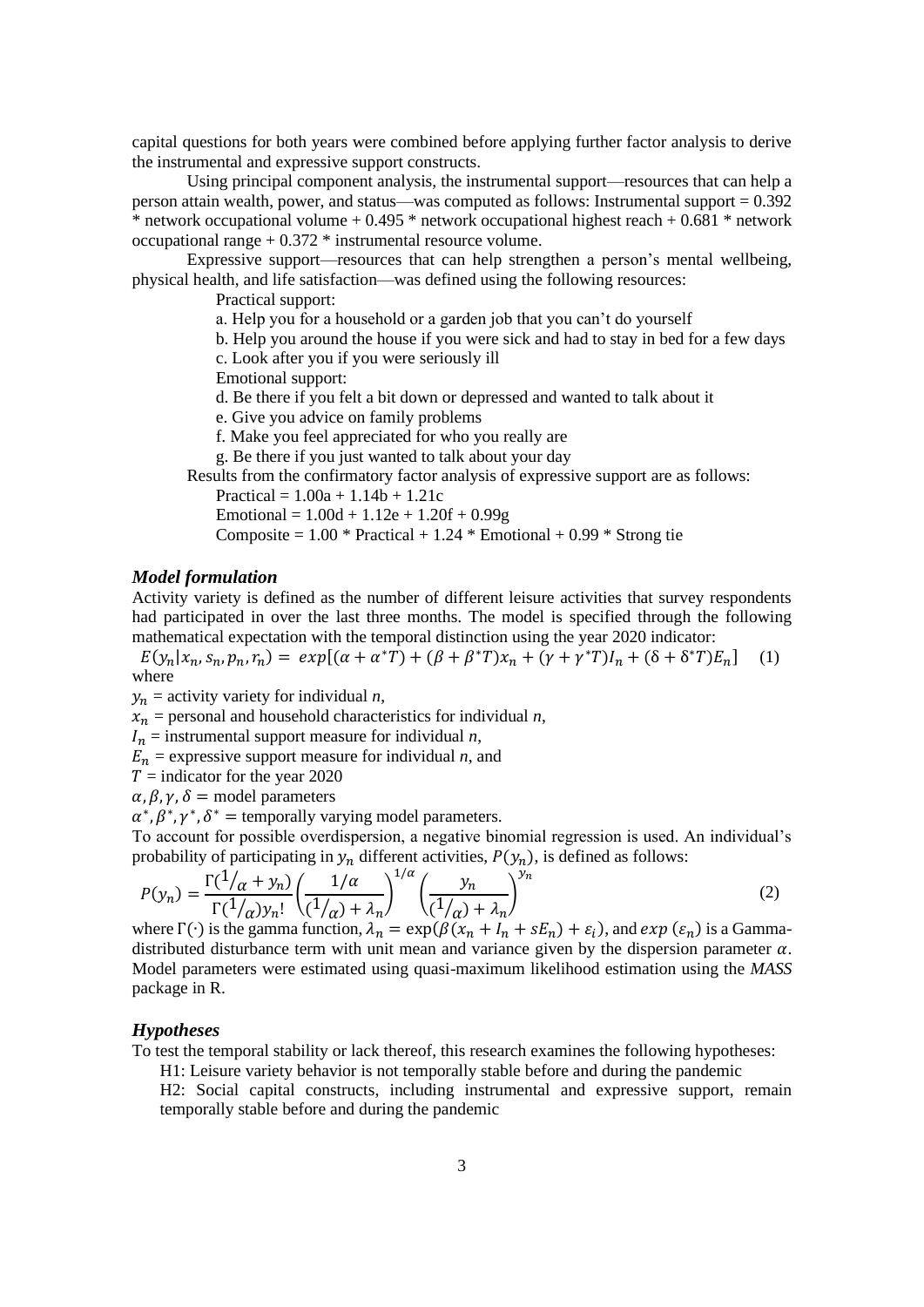| <b>Variable</b>           | <b>Description</b>               | 2019                                                                                                                                                                                   | 2020  |
|---------------------------|----------------------------------|----------------------------------------------------------------------------------------------------------------------------------------------------------------------------------------|-------|
|                           | Mean                             | 46.9                                                                                                                                                                                   | 47.4  |
| Age                       | Median                           | 44.0                                                                                                                                                                                   | 45.0  |
|                           | Standard deviation               | 16.9                                                                                                                                                                                   | 17.7  |
|                           | Less than high school            | 0.7%                                                                                                                                                                                   | 1.6%  |
|                           | High school graduate             | 12.2%                                                                                                                                                                                  | 15.4% |
|                           | Some college, no degree          | 18.4%                                                                                                                                                                                  | 21.1% |
| Education                 | Associate degree                 | 9.5%                                                                                                                                                                                   | 9.0%  |
|                           | Bachelor's degree                | 35.4%                                                                                                                                                                                  | 33.2% |
|                           | Graduate degree                  | 19.6%                                                                                                                                                                                  | 16.4% |
|                           | Full-time                        | 57.0%                                                                                                                                                                                  | 40.9% |
| Employment                | Part-time                        | 12.7%                                                                                                                                                                                  | 12.9% |
|                           | Retired                          | 15.9%                                                                                                                                                                                  | 22.1% |
|                           | Student (not employed for pay)   | 1.9%                                                                                                                                                                                   | 3.7%  |
|                           | Disabled (not employed for pay)  | 2.9%                                                                                                                                                                                   | 4.4%  |
|                           | Not employed for pay             | 6.7%                                                                                                                                                                                   | 12.2% |
|                           | Female                           | 50.3%                                                                                                                                                                                  | 49.2% |
| Gender                    | Male                             | 49.2%                                                                                                                                                                                  | 50.8% |
|                           | Under \$15,000                   | 5.5%                                                                                                                                                                                   | 10.2% |
|                           | \$15,000-\$24,999                | 9.6%                                                                                                                                                                                   | 10.6% |
|                           | \$25,000 - \$34,999              | 10.6%                                                                                                                                                                                  | 10.4% |
|                           | \$35,000-\$49,999                | 16.0%                                                                                                                                                                                  | 14.4% |
| Household income          | \$50,000-\$74,999                |                                                                                                                                                                                        | 19.4% |
| (in US dollars)           | \$75,000-\$99,999                |                                                                                                                                                                                        | 15.3% |
|                           | \$100,000 - \$149,999            | 12.5%                                                                                                                                                                                  | 12.3% |
|                           | \$150,000 - \$199,999            |                                                                                                                                                                                        | 4.4%  |
|                           | \$200,000 - \$249,999            | 2.2%                                                                                                                                                                                   | 1.2%  |
|                           | \$250,000 or more                |                                                                                                                                                                                        | 1.9%  |
|                           | One person                       | 22.2%                                                                                                                                                                                  | 19.8% |
| Household size            | Two people                       | 38.2%                                                                                                                                                                                  | 36.9% |
|                           | Three or more people             |                                                                                                                                                                                        | 43.2% |
|                           | Married/domestic partnership     | 22.3%<br>14.1%<br>4.9%<br>2.0%<br>39.6%<br>48.1%<br>4.0%<br>9.6%<br>7.2%<br>29.8%<br>6.9%<br>9.7%<br>82.0%<br>4.0%<br>7.8%<br>37.2%<br>39.1%<br>15.7%<br>46.4%<br>8.6%<br>45%<br>1,275 | 47.5% |
|                           | Widowed                          |                                                                                                                                                                                        | 3.0%  |
| Marital status            | Divorced                         |                                                                                                                                                                                        | 9.0%  |
|                           | Living with a partner            |                                                                                                                                                                                        | 8.6%  |
|                           | Never been married               |                                                                                                                                                                                        | 30.6% |
| Race                      | Asian                            |                                                                                                                                                                                        | 6.4%  |
|                           | <b>Black or African American</b> |                                                                                                                                                                                        | 9.8%  |
|                           | White                            |                                                                                                                                                                                        | 81.2% |
|                           | Other race                       |                                                                                                                                                                                        | 4.3%  |
|                           | No vehicle                       |                                                                                                                                                                                        | 8.3%  |
| Household vehicle         | One                              |                                                                                                                                                                                        | 35.4% |
|                           | Two                              |                                                                                                                                                                                        | 36.4% |
|                           | Three or more                    |                                                                                                                                                                                        | 19.8% |
|                           | <b>MTurk</b>                     |                                                                                                                                                                                        | 20%   |
| Sampling source           | Prolific                         |                                                                                                                                                                                        | 40%   |
|                           | Qualtrics                        |                                                                                                                                                                                        | 40%   |
| Number of valid responses |                                  |                                                                                                                                                                                        | 2,500 |

**Table 1: Two-year Sample Descriptive Statistics**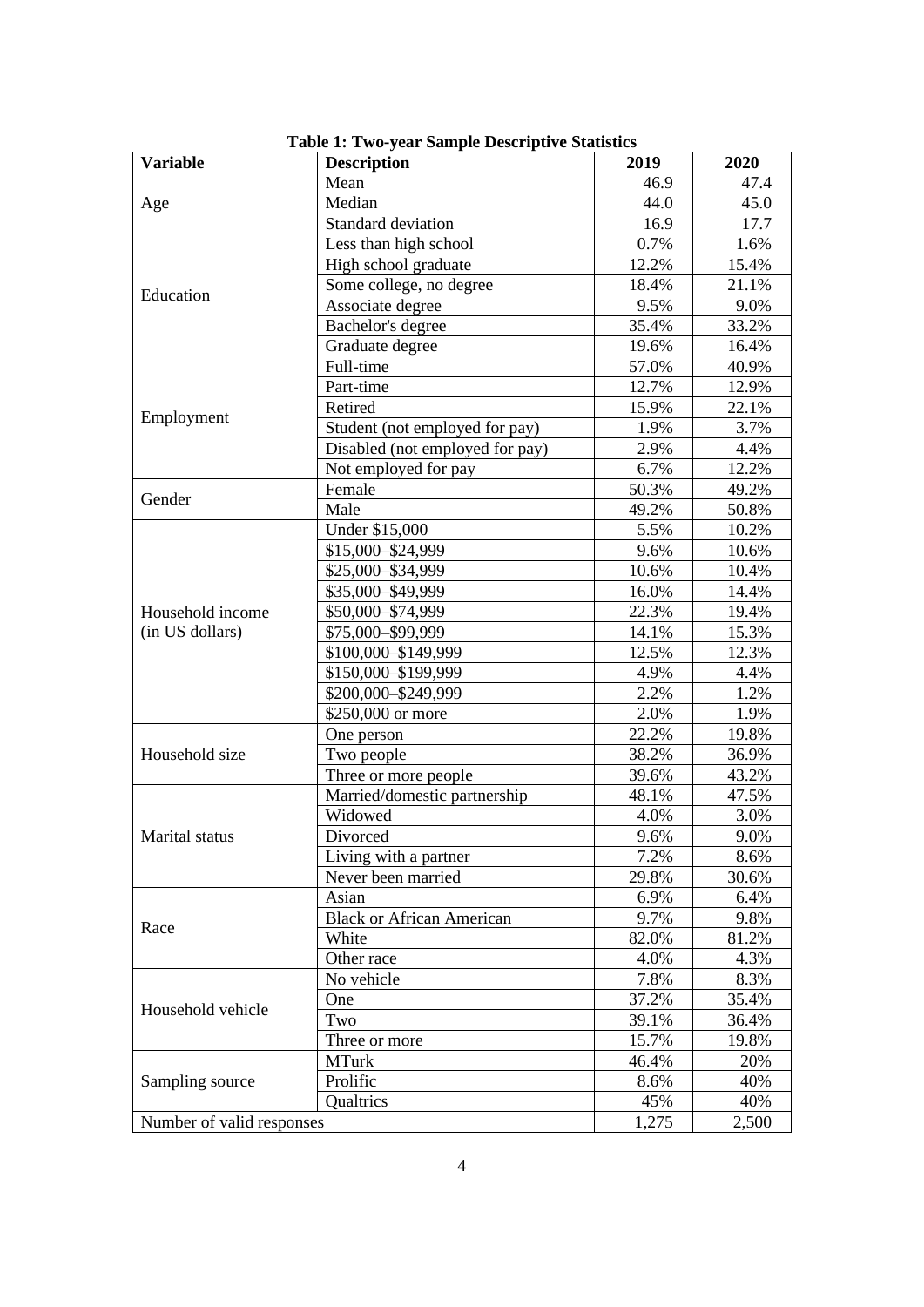## **3. RESULTS AND DISCUSSION**

### *Leisure Activity Variety Summary*

Survey respondents reported reduced participation in different activity types over the last three months of 2019 and 2020. The 2019 respondents reported a mean of 14.6 unique activities and a standard deviation of 8.1 unique activities, while the 2020 sample averaged 11.0 unique activities with a standard deviation of 6.5 unique activities. Figure 1 presents the distributions of the number of unique activities across three sampling sources for 2019 and 2020. The distributions of activity variety across all three panels were skewed towards the left for 2020 indicating the reduction of activities the respondents participated.



**Figure 1: Activity variety distribution for two-year samples.**

#### *Leisure Activity Variety Temporal Model Results*

Using the two-year data, the negative binomial model estimation results of the 18 factors significantly correlated with the number of different leisure activities over the last three months are provided in Table 2. Some common variables that were tested but were not significant predictors of activity variety were household income, presence of children in the household, employment status, working hours, other race groups, and other personality traits. All variables were also tested on their specific changes for the year 2020 and whether they have statistically significant effects on activity variety. Columns [3] and [4] report the parameter estimates and tstatistics for eight variables with statistically significant effects for the year 2020. All else being equal, an individual would participate in 31% fewer activity types in 2020 compared to 2019. *Temporal Stability Test for Activity Variety*

To test Hypothesis 1 on whether activity variety was temporally stable across the two-year data, a likelihood ratio test between a restricted pooled model assuming temporally stable parameters and an unrestricted pooled model with temporally varying parameters was conducted. The likelihood ratio test statistic of 282.02 for eight additional degrees of freedom (p-value < 0.001) demonstrates clear temporal instability in leisure activity variety behavior during the pandemic.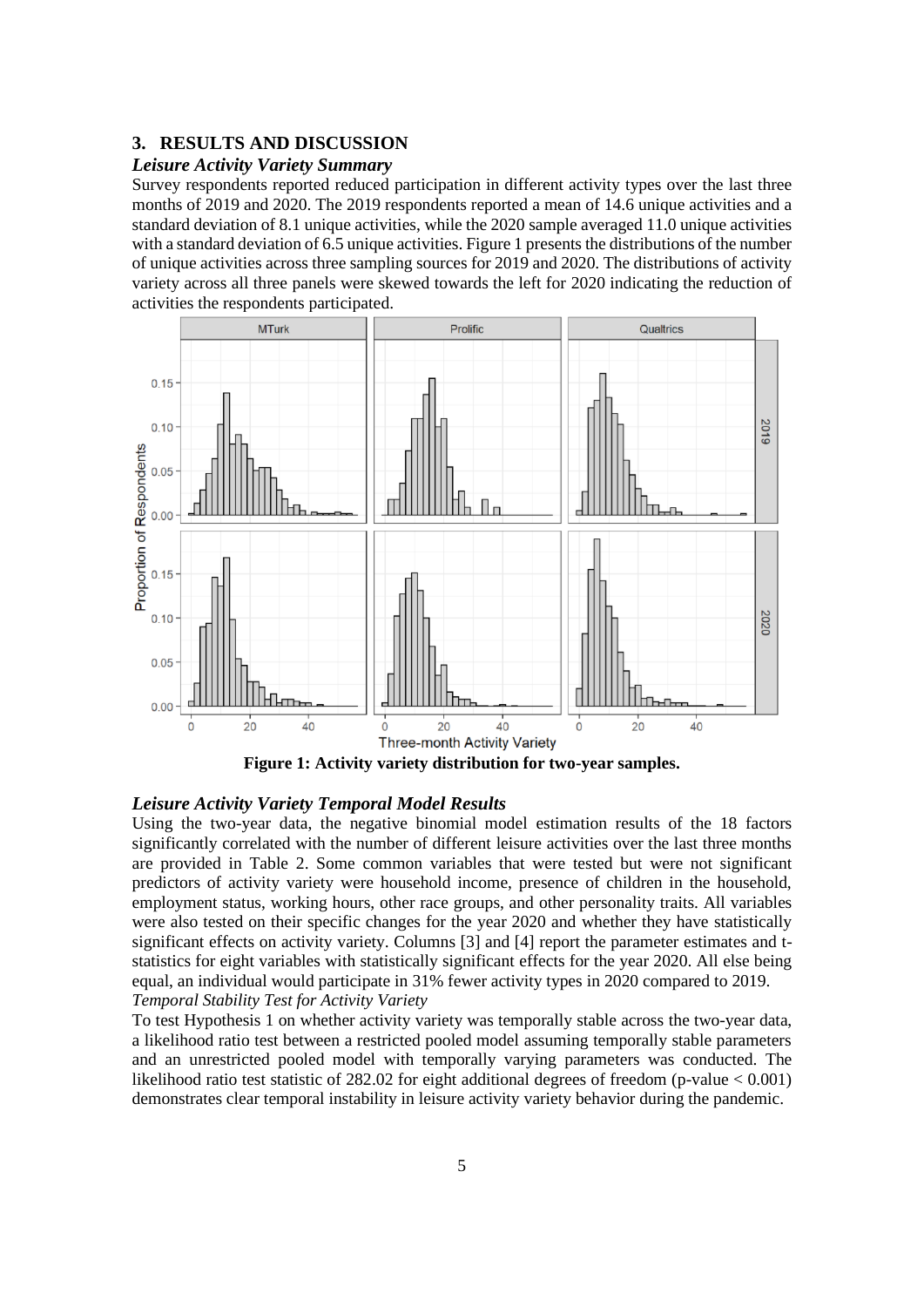| <b>Variable</b>                                                         | <b>Overall</b><br>PE | t-stat | <b>For 2020</b><br>PE | t-stat                   |
|-------------------------------------------------------------------------|----------------------|--------|-----------------------|--------------------------|
| [0]                                                                     | $[1]$                | $[2]$  | $\lceil 3 \rceil$     | $[4]$                    |
| Intercept                                                               | 1.811                | 27.1   | $-0.495$              | $-7.4$                   |
| Instrumental support                                                    | 0.786                | 21.0   |                       |                          |
| Expressive support                                                      | 0.108                | 2.8    |                       | $\overline{\phantom{0}}$ |
| Household size                                                          | $-0.006$             | $-0.6$ | 0.041                 | 3.5                      |
| Age between 18 and 35 years                                             | $-0.003$             | $-2.2$ | $-0.002$              | $-1.5$                   |
| Age between 35 and 60 years                                             | $-0.002$             | $-3.2$ |                       |                          |
| Age of 60 years or more                                                 | 0.001                | 0.4    | $-0.009$              | $-2.5$                   |
| Licensed driver with vehicle availability in the<br>household indicator | 0.112                | 4.9    |                       |                          |
| Having disability to travel indicator                                   | $-0.062$             | $-2.0$ |                       |                          |
| Personality score for openness to experience                            | 0.052                | 8.4    |                       |                          |
| Personality score for extraversion                                      | 0.010                | 1.3    | 0.018                 | 1.9                      |
| Pandemic impact score for 2020                                          | n/a                  | n/a    | 0.053                 | 5.1                      |
| Female respondent indicator                                             | $-0.081$             | $-4.9$ |                       |                          |
| Weekly cooking and chores time [10h]                                    | 0.086                | 5.3    | $-0.054$              | $-3.0$                   |
| Having been divorced indicator                                          | 0.052                | 1.9    |                       |                          |
| Having bachelor's degree or higher degree indicator                     | 0.035                | 2.2    |                       |                          |
| Identified as white indicator                                           | 0.070                | 3.5    |                       | $\overline{\phantom{0}}$ |
| Sampled from Prolific panel indicator                                   | $-0.127$             | $-2.7$ | 0.103                 | 1.9                      |
| Sampled from Qualtrics panel indicator                                  | $-0.298$             | $-9.3$ | 0.243                 | 5.8                      |
| Number of observations                                                  |                      | 3,775  |                       |                          |
| Log likelihood at convergence                                           | $-11469.8$           |        |                       |                          |

**Table 2: Negative Binomial Model Estimation Results of Activity Variety**

 $PE = parameter$  estimates,  $ME = marginal$  effects.

 $\equiv$  variables without significant interactions with the year 2020

Bolded values are statistically significant at 95% level or more.

#### *Temporal Stability Test for Social Capital Constructs*

Across all models with social capital, the effects of both instrumental and expressive social capital are strongly positive. While showing the largest increase in activity variety, instrumental support measure does not have significant effect separately for 2020. Similarly, the expressive support measure does not exhibit temporally varying effects in 2020, thus supporting Hypothesis 2 that social capital constructs are stable before and during the pandemic.

### *Temporal Stability Test for other Explanatory Factors*

The respondents' age was one of the main criteria for the changes across two years. Many combinations of the age groups were tested, and respondents aged 60 or older were significantly more likely to have reduced activity variety. Having access to a household vehicle is a significant factor across both years in increasing activity variety. While not being significant in the 2019 sample, more household members increase the number of unique activities for 2020 respondents which may show that respondents were more dependent on household members for leisure. Being extraverted was a more pronounced trait in 2020 to increase activity variety. Individuals with more serious concerns about COVID-19, measured by the pandemic impact questionnaire (Palsson et al., 2020), exhibited a higher likelihood of participating in different activities. Kim et al. (2021) also found that a greater perceived threat of COVID-19 induced greater variety-seeking behavior.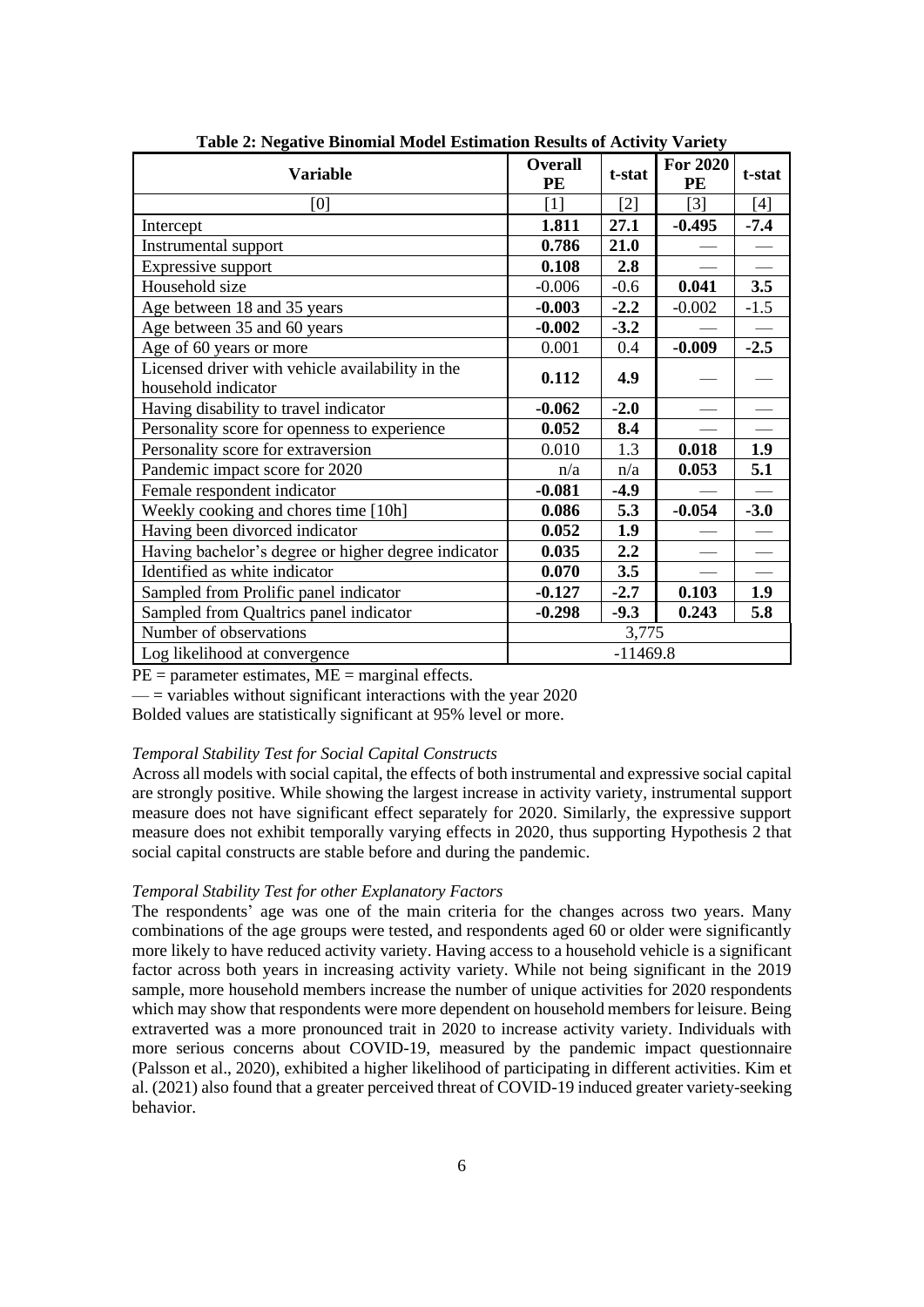### **4. CONCLUSIONS**

Independent samples for 2019 and 2020 collected from the same survey design allowed the test for temporal stability of leisure activity behavior. Model inference shows negative impacts of the pandemic on activity variety, especially for the vulnerable groups. Not only having substantial and significant effects on leisure activity variety, social capital constructs, specifically instrumental support, have remained temporally stable despite many changes due to the pandemic restrictions. Age, household size, and extraversion are among the factors that exhibit temporal instability. Although the findings would be more consistent in a longitudinal study with the same participants over time, this study's results support the robustness and importance of social capital constructs in increasing activity variety, which further provide evidence for the valuable resources offered by one's social network under drastic changes and restrictions. This study also provides a quantitative analysis of one's activity behavior change using actual activity count rather than subjective assessment as being prevalent in current study. Future efforts can be dedicated to examining activity frequency and unraveling the unobserved heterogeneity of the temporally unstable factors.

#### **ACKNOWLEDGMENT**

The authors gratefully acknowledge support provided by the Center for Teaching Old Models New Tricks (TOMNET), a University Transportation Center sponsored by the US Department of Transportation through Grant No. 69A3551747116 and the Dwight David Eisenhower Transportation Fellowship Program. The authors appreciate valuable feedback provided by Fred Mannering and Mark S. Hancock.

#### **REFERENCES**

Bayrsaikhan, T., Lee, J. and Kim, M.H., 2021. A seemingly unrelated regression model of the impact of COVID-19 risk perception on urban leisure place choices. *International Review for Spatial Planning and Sustainable Development*, *9*(3), pp.30-40.

Burt, R.S., 1984. Network items and the general social survey. *Social networks*, *6*(4), pp.293-339.

Hampton, K. N., L. Sessions, E. Her, and L. Rainie. Social Isolation and New Technology. 2009.

Häuberer, J., 2011. Social capital theory. Towards a methodological foundation. *Wiesbaden: VS Verlag.*

Joye, D., Sapin, M., Wolf, C., 2019. Measuring social networks & social resources: an exploratory ISSP survey around the world. *Köln: GESIS – Leibniz-Institut für Sozialwissenschaften.*

Kim, J., Park, J., Kim, S., Lee, D.C. and Sigala, M., 2021. COVID-19 Restrictions and Variety Seeking in Travel Choices and Actions: The Moderating Effects of Previous Experience and Crowding. *Journal of Travel Research*, pp.1-18.

Kim, Y.J. and Kang, S.W., 2021. Perceived crowding and risk perception according to leisure activity type during covid-19 using spatial proximity. *International Journal of Environmental Research and Public Health*, *18*(2), pp.457.

Lin, N., 2001. Building a network theory of social capital. In: N. Lin, K. Cook, R. Burt, eds. *Social capital: Theory and Research.* Transaction Publishers. pp.3-29.

Liu, H., Lavender-Stott, E., Carotta, C., Garcia, A., 2021. Leisure experience and participation and its contribution to stress-related growth amid COVID-19 pandemic. *Leisure Studies*, pp.1-15.